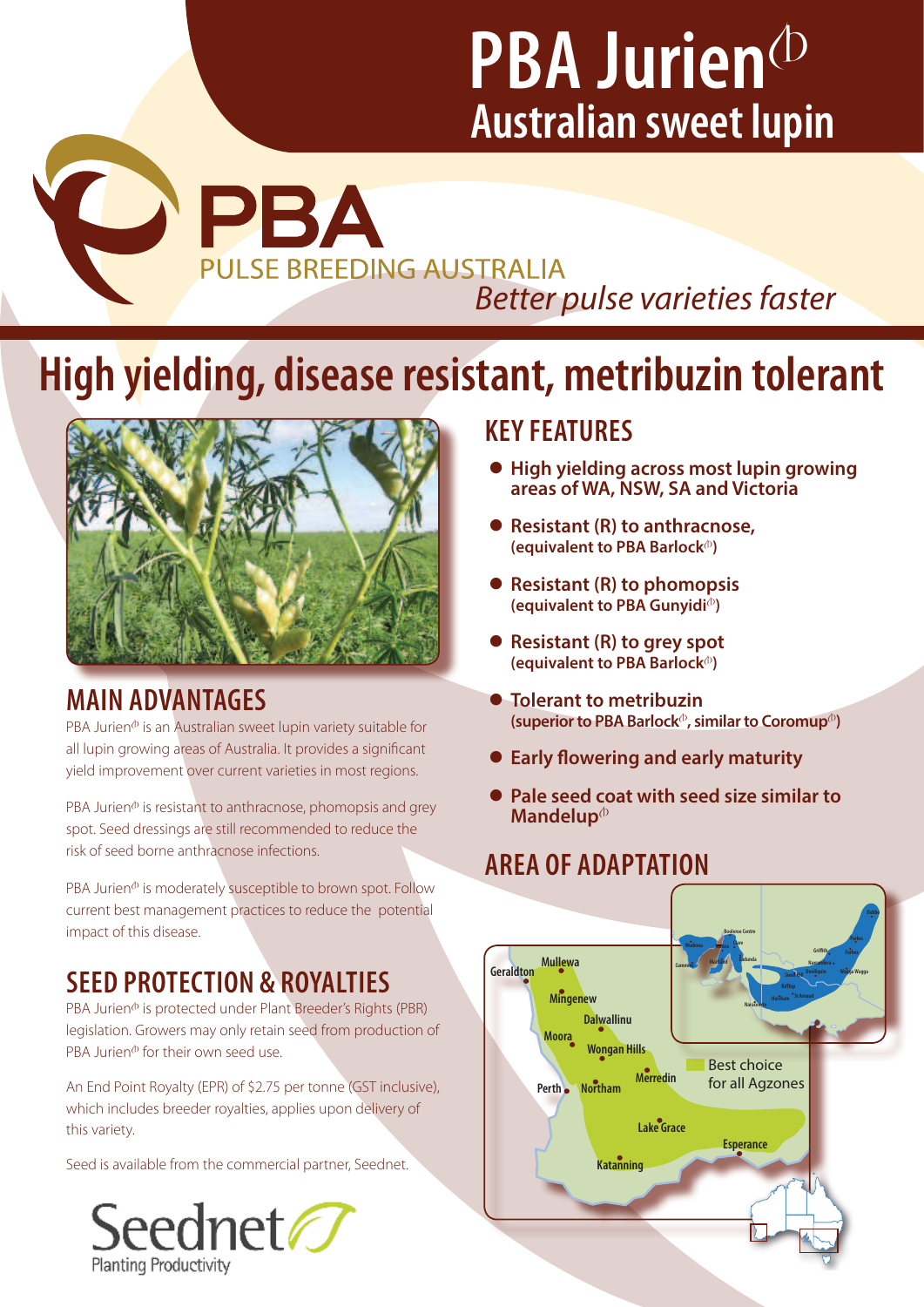

## **YIELD & ADAPTATION**

PBA Jurien<sup>®</sup> has performed well across all regions of Australia with higher grain yields than PBA Barlock® and PBA Gunyidi® in all Western Australia regions as well as many of the eastern states' regions.

PBA Jurien<sup>®</sup> is a potential replacement for PBA Barlock<sup>®</sup> in Agzone 1, due to its higher yields and resistance to anthracnose. PBA Jurien<sup>®</sup> is the best choice for Agzone 8, due to its superior yield and equivalent, moderately resistance (MR), rating for Bean Yellow Mosaic Virus (BYMV) to Jenabillup<sup>®</sup>.

| Long-term yield expressed as a % of Mandelup $\Phi$ in Western Australia (2008–2014) |                  |                  |                 |                  |                 |                 |                        |                 |
|--------------------------------------------------------------------------------------|------------------|------------------|-----------------|------------------|-----------------|-----------------|------------------------|-----------------|
| <b>Variety</b>                                                                       | Agzone 1<br>(11) | Agzone 2<br>(14) | Agzone 3<br>(4) | Agzone 4<br>(10) | Agzone 5<br>(8) | Agzone 6<br>(4) | <b>Agzone 7</b><br>(7) | Agzone 8<br>(3) |
| <b>PBA Jurien</b> $\Phi$                                                             | 112              | 110              | 112             | 115              | 109             | 109             | 106                    | 116             |
| Coromup <sup>®</sup>                                                                 | 99               | 97               | 97              | 91               | 94              | 93              | 91                     | 90              |
| Jenabillup $\Phi$                                                                    | 106              | 103              | 99              | 111              | 100             | 97              | 97                     | 109             |
| PRA Barlock <sup>(b)</sup>                                                           | 110              | 104              | 10 <sub>2</sub> | 107              | 104             | 106             | 102                    | 109             |
| PBA Gunyidi <sup>®</sup>                                                             | 106              | 102              | 103             | 112              | 105             | 105             | 102                    | 107             |
| Tanjil <sup>®</sup>                                                                  | 99               | 94               | 87              | 95               | 92              | 90              | 91                     | 94              |
| Mandelup $\Phi$ (t/ha)                                                               | 2.95             | 2.51             | 2.07            | 2.16             | 2.28            | 1.93            | 1.45                   | 2.42            |

| Long-term yield expressed as a % of Mandelup $\Phi$ in New South Wales (2008–2014) |                           |                          |                          |                           |                          |                            |  |
|------------------------------------------------------------------------------------|---------------------------|--------------------------|--------------------------|---------------------------|--------------------------|----------------------------|--|
| <b>Variety</b>                                                                     | <b>Long Season</b><br>(6) | <b>North East</b><br>(3) | <b>North West</b><br>(8) | <b>South East</b><br>(25) | <b>South West</b><br>(5) | <b>Short Season</b><br>(5) |  |
| <b>PBA Jurien</b> $\Phi$                                                           | 101                       | 99                       | 96                       | 104                       | 106                      | 100                        |  |
| Jenabillup <sup>®</sup>                                                            | 101                       | 99                       | 97                       | 97                        | 101                      | 100                        |  |
| Jindalee <sup>®</sup>                                                              | 88                        | 89                       | 82                       | 84                        | 82                       | 89                         |  |
| PBA Barlock <sup>®</sup>                                                           | 98                        | 99                       | 97                       | 100                       | 100                      | 99                         |  |
| PBA Gunyidi <sup>®</sup>                                                           | 100                       | 96                       | 92                       | 102                       | 102                      | 99                         |  |
| Wonga <sup>(b</sup>                                                                | 89                        | 95                       | 92                       | 88                        | 87                       | 92                         |  |
| Mandelup <sup><math>\Phi</math></sup> (t/ha)                                       | 2.25                      | 1.98                     | 2.04                     | 2.33                      | 1.69                     | 2.02                       |  |

| Long-term yield expressed as a % of Mandelup <sup><math>\phi</math></sup> in Victoria and South Australia (2008–2014) |                              |                              |                         |                           |                             |                           |                                |
|-----------------------------------------------------------------------------------------------------------------------|------------------------------|------------------------------|-------------------------|---------------------------|-----------------------------|---------------------------|--------------------------------|
| <b>Variety</b>                                                                                                        | <b>Upper Eyre Pen</b><br>(4) | <b>Lower Eyre Pen</b><br>(7) | <b>Mid North</b><br>(4) | <b>South East</b><br>(11) | <b>Murray Mallee</b><br>(3) | <b>Vic. Mallee</b><br>(7) | <b>Vic. Nth Central</b><br>(4) |
| PBA Jurien <sup>®</sup>                                                                                               | 107                          | 108                          | 103                     | 102                       | 95                          | 100                       | 102                            |
| Coromup <sup>®</sup>                                                                                                  | 90                           | 92                           | 95                      | 96                        | 89                          | 90                        | 92                             |
| Jenabillup <sup>®</sup>                                                                                               | 101                          | 101                          | 102                     | 100                       | 92                          | 94                        | 96                             |
| PBA Barlock <sup>®</sup>                                                                                              | 107                          | 106                          | 97                      | 99                        | 93                          | 96                        | 95                             |
| PBA Gunyidi <sup>®</sup>                                                                                              | 104                          | 105                          | 98                      | 96                        | 93                          | 96                        | 99                             |
| Wonga <sup>(b</sup>                                                                                                   | 93                           | 92                           | 84                      | 88                        | 86                          | 84                        | 83                             |
| Mandelup <sup>®</sup> (t/ha)                                                                                          | 1.87                         | 2.08                         | 2.02                    | 2.01                      | 1.65                        | 1.14                      | 1.97                           |

**Source:** Trial results from Pulse Breeding Australia (PBA) and National Variety Trials (NVT) programs.

The number in brackets ( ) shows the number of trials.

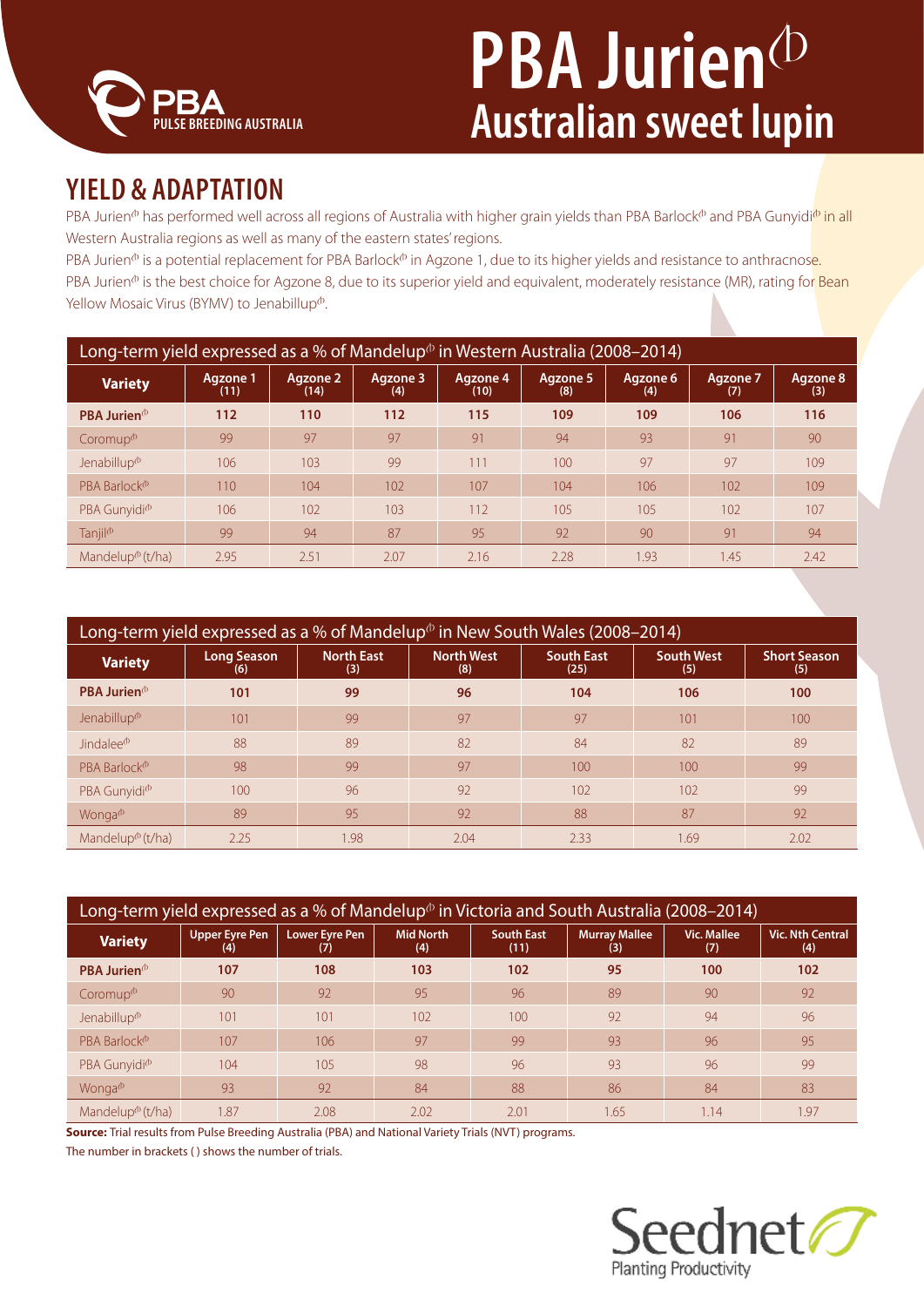

## **DISEASE MANAGEMENT**

- Resistant (R) to anthracnose, equivalent to PBA Barlock $\Phi$ and Tanjil<sup>®</sup>. Seed dressings are still recommended to reduce the risk of seed borne infection.
- Resistant (R) to phomopsis stem blight, equivalent to PBA Gunyidi $^{\circ}$ , Coromup $^{\circ}$  and Mandelup $^{\circ}$ .
- **•** Resistant (R) to grey spot, equivalent to PBA Barlock $\Phi$ .
- Moderately susceptible (MS) to brown spot. Follow current best practice for disease management.

### **Virus**

- Moderately resistant (MR) to Cucumber Mosaic Virus (CMV) seed transmission, equivalent to PBA Gunyidi $\Phi$ and Mandelup<sup>®</sup>.
- Moderately resistant (MR) to Bean Yellow Mosaic Virus (BYMV) and Black Pod Syndrome (late infection BYMV), similar to Jenabillup<sup> $\Phi$ </sup>, and better than PBA Barlock $\Phi$ .

| Plant disease resistance of PBA Jurien $\phi$ in comparison to other Australian sweet lupin varieties |                                           |                   |                            |                    |                  |                      |             |              |
|-------------------------------------------------------------------------------------------------------|-------------------------------------------|-------------------|----------------------------|--------------------|------------------|----------------------|-------------|--------------|
| <b>Variety</b>                                                                                        | Lodging<br>$\overline{h}$ (high rainfall) | <b>Brown spot</b> | <b>Phomopsis</b><br>(stem) | <b>Anthracnose</b> | <b>Grey spot</b> | <b>CMV</b><br>(seed) | <b>BYMV</b> | <b>Aphid</b> |
| <b>PBA Jurien</b> $\Phi$                                                                              | <b>MS</b>                                 | <b>MS</b>         | R                          | R                  | R                | <b>MS/MR</b>         | <b>MR</b>   | R            |
| Coromup <sup>®</sup>                                                                                  | MS/MR                                     | <b>MS</b>         | R                          | <b>MR</b>          | $\mathsf{R}$     | <b>MR</b>            | <b>MS</b>   | R            |
| Jenabillup <sup>®</sup>                                                                               | MS/MR                                     | MS/MR             | <b>MS</b>                  | S                  | $\mathsf{R}$     | MS/MR                | <b>MR</b>   | R            |
| Mandelup <sup>®</sup>                                                                                 | <b>MS</b>                                 | <b>MS</b>         | $\mathsf{R}$               | <b>MR</b>          | $\mathsf{R}$     | <b>MS</b>            | S           | R.           |
| PBA Barlock <sup>®</sup>                                                                              | <b>MR</b>                                 | <b>MS</b>         | <b>MR</b>                  | R                  | $\mathsf{R}$     | <b>MR</b>            | <b>MS</b>   | R            |
| PBA Gunyidi <sup>®</sup>                                                                              | <b>MR</b>                                 | <b>MS</b>         | $\mathsf{R}$               | <b>MR</b>          | S.               | MS/MR                | <b>MS</b>   | R            |
| Ouilinock <sup>®</sup>                                                                                | <b>MS</b>                                 | <b>MS</b>         | MS/MR                      | VS/S               | $\mathsf{R}$     | <b>MS</b>            | <b>MR</b>   | <b>MS</b>    |
| Tanjil <sup>®</sup>                                                                                   | <b>MR</b>                                 | <b>MS</b>         | $\mathsf{R}$               | R                  | $\mathsf{R}$     | $\mathsf{R}$         | <b>MS</b>   | R            |
| Wonga <sup>(b</sup>                                                                                   | <b>MR</b>                                 | <b>MS</b>         | R                          | R                  | $\mathsf{R}$     | R                    | <b>MS</b>   | R            |

**Source:** Pulse Breeding Australia (PBA) trials program 2008–2014

R = Resistant, MR = Moderately Resistant, MS = Moderately Susceptible, S = Susceptible, VS = Very Susceptible

## **AGRONOMY Agronomic characteristics**

- $\bullet$  PBA Jurien<sup> $\circ$ </sup> has similar agronomic characteristics to PBA Gunyidi<sup>®</sup>, with flowering time slightly earlier than PBA Barlock<sup>®</sup> and similar to PBA Gunyidi®.
- $\bullet$  PBA Jurien<sup> $\phi$ </sup> is taller than PBA Barlock<sup> $\phi$ </sup> and PBA Gunyidi $\phi$ , similar to Mandelup<sup> $\Phi$ </sup> and Coromup $\Phi$ .
- PBA Jurien $\Phi$  is moderately susceptible (MS) to lodging in high rainfall regions, equivalent to Mandelup $\Phi$ .

### **Herbicide tolerance**

PBA Jurien<sup>®</sup> shows equivalent tolerance to registered herbicides for lupin including metribuzin as Coromup<sup> $\Phi$ </sup>, with greater tolerance than Mandelup $\Phi$ .

### **Harvestability**

- $\bullet$  Harvest height is similar to Mandelup<sup> $\Phi$ </sup>, and is higher than PBA Barlock<sup>®</sup> and PBA Gunvidi<sup>®</sup>.
- $\bullet$  Harvest grain loss risk is similar to that of PBA Gunyidi $\Phi$ . PBA Jurien $\Phi$  is less resistant to pod shattering than PBA Barlock $\Phi$ , but not as susceptible as Mandelup $\Phi$ .
- $\bullet$  PBA Jurien<sup> $\circ$ </sup> has a slightly higher risk of lodging in high yielding situations than PBA Barlock $\Phi$ .

**Figure 1:** Relative performance of PBA Jurien<sup>®</sup> as a percentage of Mandelup<sup>®</sup> across Western Australian sites of similar mean site yields



**Source:** Western Australian National Variety Trials (NVT) 2008–2014



**REFER TO DETAILED INFORMATION AT www.pulseaus.com.au Ute guides, crop and disease management bulletins**